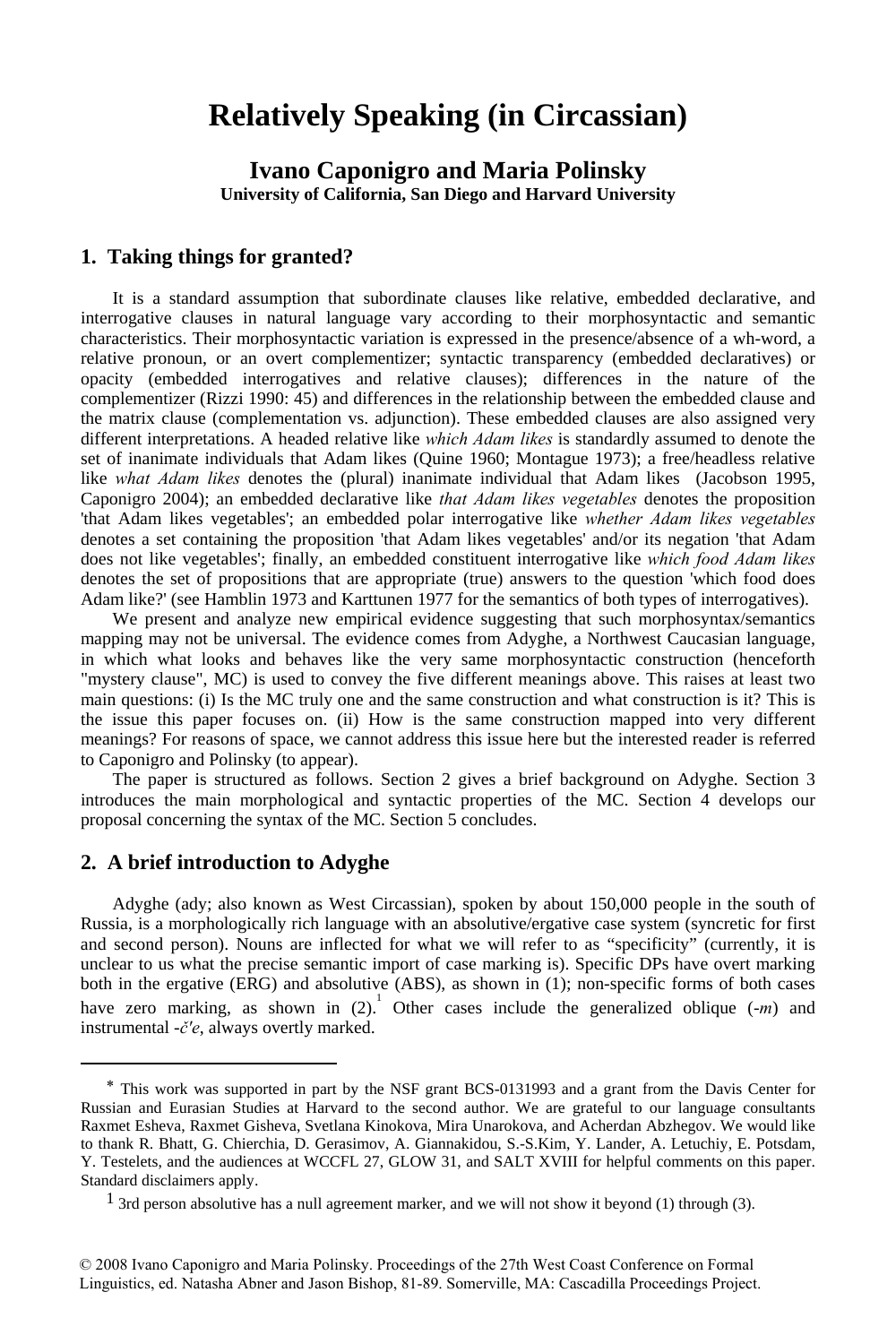| (1) |                                                                                        |  | $\check{c}$ 'ale-m magneticale mašine-r $\varnothing$ -a-q <sub>w</sub> ata-k |
|-----|----------------------------------------------------------------------------------------|--|-------------------------------------------------------------------------------|
|     |                                                                                        |  | boy-ERG this car-ABS 3SG.ABS-3SG.ERG-break-PAST.DECL                          |
|     | 'The boy broke this car.'                                                              |  |                                                                               |
| (2) | $\check{c}$ 'ale-xe- $\emptyset$ mašine- $\emptyset$ $\emptyset$ -a-q <sub>w</sub> ata |  |                                                                               |
|     | boy-PL-ERG car-ABS                                                                     |  | 3PL.ABS-3PL.ERG-break.PRES.DECL                                               |
|     | 'Boys break cars.'                                                                     |  |                                                                               |

Verbal morphology is particularly complex. A verb can agree in person/number with subject, object, and indirect object (cf. Colarusso 1992: 74, 132-135; O'Herin 2002: 49-69 for agreement in the closely related Kabardian and Abaza) and has separate positional slots for negation, tense, aspect, causation, mood, and illocutionary force (Smeets 1984: ch. 5, 6; Rogava and Keraševa 1966: 95-331). In addition, Adyghe has a rich system of applicative heads (traditionally referred to as preverbs, see Smeets 1984: 256-67) that incorporate into the verbal complex (see O'Herin 2001 for similar forms in Abaza). These applicatives take an oblique complement and show agreement with it. The scarcity of postpositions may be a trade-off of the articulated applicative system; most of the phrases corresponding to PPs in other languages have to be expressed by a dedicated applicative marker in the verb and its complement in the oblique case. Applicatives are prefixal and their order mirrors the syntactic hierarchy: the leftmost applicative is always the highest, as shown in (3).

 $(3)$  Ø-t-de-p-fa-a-š $\chi$ e- $\chi$  3SG.ABS-1PL-COM-2SG-BEN-3PL.ERG-eat-PAST  $\textcolor{gray}{\text{[_{ApplP-1}1PL-COM-[_{ApplP-2}2SG-BEN-[_{vP}3PL.ERG-[_{V} eat]]]]}\textbf{-PAST}}$ 'They ate this with us for you.'

Word order in root clauses is extremely free (for instance, in matrix declarative clauses such as (1), all six word orders are possible), however embedded clauses must be verb-final. The language has extensive subject and object *pro-*drop. Matrix polar interrogatives are formed by adding the interrogative particle (Q) to the predicate, as shown in (4).

(4)  $\check{c}$ 'ale-m mamasine-r a-qwata-k-a boy-ERG this car-ABS 3SG.ERG-break-PAST-Q 'Did the boy break this car?'

Matrix constituent interrogatives are clefts. Compare the biclausal structure in (5): the wh-word is in the predicate position, with the Q marker attached, and either preceeding or following the remainder of the sentence is a headless relative clause, as shown in (5a) and (5b) respectively.

| (5) |        |  | a. $\lceil_{DP}\rceil_{CP}$ č'ale-m |                                           | $ec_i$ $Q_i$ - $\partial_{\mathbf{w}}$ $\partial_{\mathbf{w}}$ $\partial_{\mathbf{w}}$ $\partial_{\mathbf{w}}$ $\partial_{\mathbf{w}}$ $\partial_{\mathbf{w}}$ |                                                                                    | səd-a  |
|-----|--------|--|-------------------------------------|-------------------------------------------|----------------------------------------------------------------------------------------------------------------------------------------------------------------|------------------------------------------------------------------------------------|--------|
|     |        |  | bov-ERG                             |                                           |                                                                                                                                                                | 3ABS-3SG.ERG-break-PAST-ABS                                                        | what-O |
|     |        |  |                                     | b. səd-a $\lceil_{DP}\rceil_{CP}$ č'ale-m |                                                                                                                                                                | $ec_i$ $Q_i$ - $\partial_{r}$ - $q_w$ $\partial_{r}$ $\partial_{r}$ $\partial_{r}$ |        |
|     | what-O |  | bov-ERG                             |                                           | 3ABS-3SG.ERG-break-PAST-ABS                                                                                                                                    |                                                                                    |        |
|     |        |  |                                     |                                           |                                                                                                                                                                | 'What did the boy break?' (Lit. 'What is it the thing the boy broke?')             |        |

Externally headed relative clauses are prenominal (on internally headed relatives, see Lander 2004), and the relativized argument is cross-referenced by special agreement on the verb in the relative clause which we will refer to as "wh-agreement" (see O'Herin 2002: ch. 8 for a similar phenomenon and its analysis in Abaza; see Hewitt 1979 for a similar pattern in Abkhaz).

Wh-agreement is part of the regular verbal agreement paradigm: wh-agreement prefix appears in the same positional slot as the person agreement marker for the relevant argument (ergative subject, absolutive subject/object, oblique object, complement of an applicative). However, unlike regular person agreement, there can be only one wh-agreement marker on a given verb. Unlike person agreement, wh-agreement indicates the presence of a silent constituent (gap) in a certain syntactic relation to the verb bound (i.e. coindexed with and c-commanded) by an operator inside the clause. The gap in the absolutive position is indexed by a null marker, as in (5). The gap in the ergative or absolutive position, instead, is indexed by the marker  $z(i)$  $\delta$ *-* or  $ze$ -, which we hypothesize can be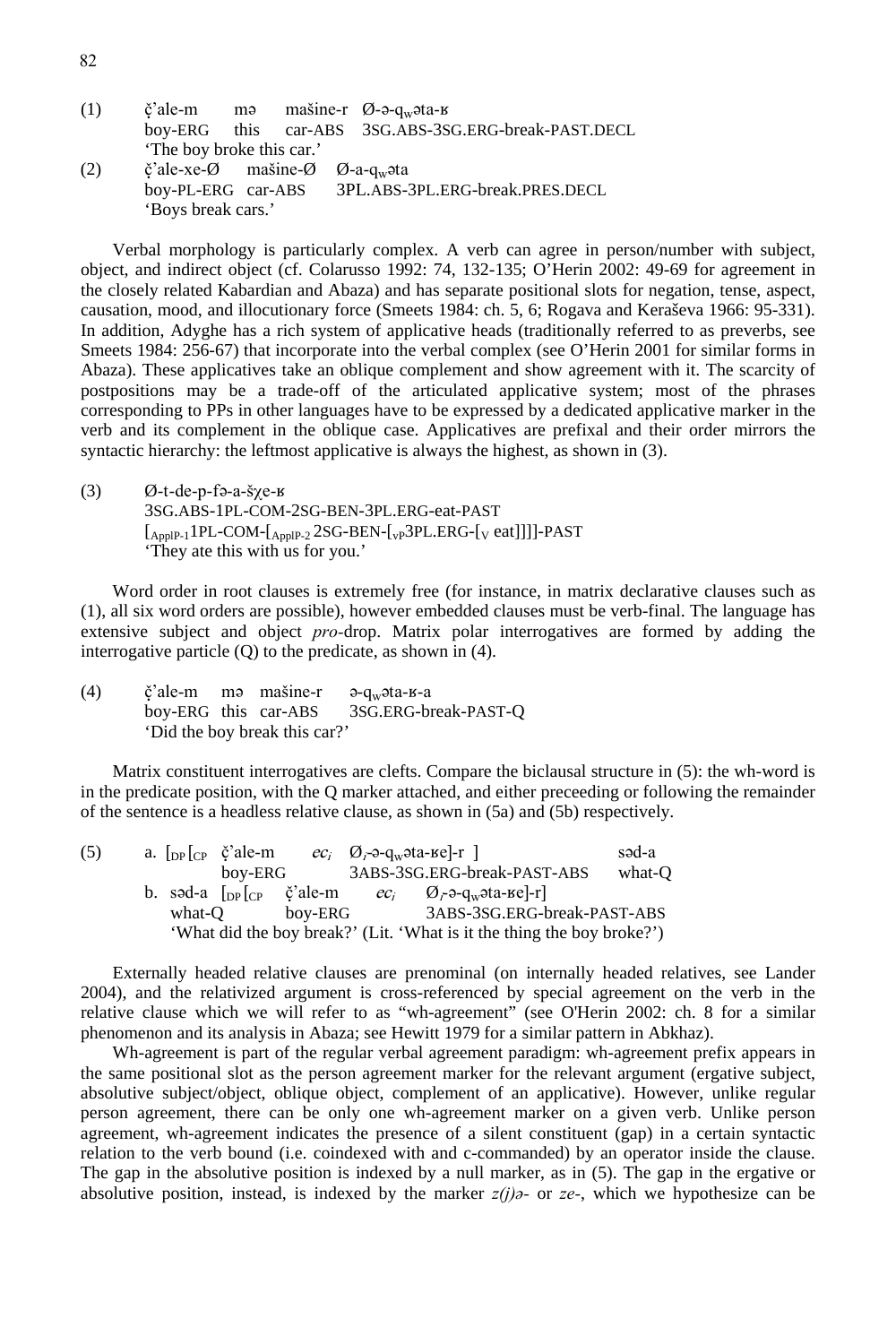decomposed into the actual wh- marker  $(z)$  and person marker, as shown in (6) and (7).<sup>2</sup>

| (6) | $\lceil \text{DP} \rceil_{\text{CP}}$ ec <sub>i</sub> m <sup>3</sup> mašine-r z- $\vartheta_i$ -q <sub>w</sub> ata- $\kappa$           |                                        |  |  | č'ale-r                                      |  |  |  |
|-----|----------------------------------------------------------------------------------------------------------------------------------------|----------------------------------------|--|--|----------------------------------------------|--|--|--|
|     |                                                                                                                                        | this car-ABS WH-ERG-break-PAST boy-ABS |  |  |                                              |  |  |  |
|     | the boy who broke this car'                                                                                                            |                                        |  |  |                                              |  |  |  |
| (7) | $\lceil_{\text{DP}} \rceil_{\text{CP}}$ č'ale-m <i>ec<sub>i</sub></i> mə mašine-r z-e <sub>i</sub> -re-jə-q <sub>w</sub> ətə- $\kappa$ |                                        |  |  |                                              |  |  |  |
|     | boy-ERG                                                                                                                                |                                        |  |  | this car-ABS WH-OBL-INSTR-3SG.ERG-break-PAST |  |  |  |
|     | $\sin w$ enč'ə-r                                                                                                                       |                                        |  |  |                                              |  |  |  |
|     | gun-ABS                                                                                                                                |                                        |  |  |                                              |  |  |  |
|     | 'the gun that boy broke this car with'                                                                                                 |                                        |  |  |                                              |  |  |  |

Wh-agreement is marked not only on the verb, which has a null argument, but can also be marked on the coreferent constituents in the c-command domain of that element. Compare (6) above and (8), (9); in (8), the boy is the owner of the car, and in (9) the owner is distinct from the hooligan:

| (8) | $\int_{\text{DP}} \int_{\text{CP}} e c_i$ zə <sub>r</sub> mašine                                                | $z$ - $\vartheta_r$ $q_w$ $\vartheta$ $ta$ - $\kappa$ ] | č'ale-r] |
|-----|-----------------------------------------------------------------------------------------------------------------|---------------------------------------------------------|----------|
|     | WH-car.ABS                                                                                                      | WH-ERG-break-PAST boy-ABS                               |          |
|     | 'the boy who, broke his, car'                                                                                   |                                                         |          |
| (9) | $\left[\begin{array}{cc} \n\text{DP} & c\text{C}_i \quad \vartheta_k\text{-}\text{mašine} \n\end{array}\right]$ | $z$ - $\vartheta_r$ $q_w$ $\vartheta$ ta- $\kappa$      | č'ale-r] |
|     | 3SG.POSS-car.ABS                                                                                                | WH-ERG-break-PAST boy-ABS                               |          |
|     | 'the boy who, broke his $_k$ car'                                                                               |                                                         |          |

 To summarize, Adyghe verbal morphology indexes the main verbal arguments; applicative heads incorporate into the verb and show agreement with their complements (always non-absolutive); and finally, the language has special wh-agreement which indexes a gap bound by an operator. Let's now turn to the ways this complex morphological machinery is used.

#### **3. Mystery clauses**

#### *3.1. MCs as relative clauses*

The first subset of mystery clauses is quite prosaic: headed and headless relative clauses. We just introduced relative clauses in our discussion of wh-agreement. We will now briefly discuss their analysis. Adyghe relative clauses do not show reconstruction effects and do not preserve idiomatic meaning under relativization:

| (10) | a. ə-pe                                                          | $h_w$ əzə-r | qərexə                                                           |  |  |  |
|------|------------------------------------------------------------------|-------------|------------------------------------------------------------------|--|--|--|
|      | 3SG.POSS-nose                                                    |             | smoke-ABS blow.PRES                                              |  |  |  |
|      |                                                                  |             | 'S/He is furious.' (lit. "Smoke is coming out of his/her nose.") |  |  |  |
|      | b. $\lceil \partial \cdot \text{pe} \rceil$                      | qərexə]     | $h_w$ əzə-r                                                      |  |  |  |
|      | 3SG.POSS-nose blow.PRES smoke-ABS                                |             |                                                                  |  |  |  |
|      | 'the smoke that is coming out of his/her nose' (literal meaning) |             |                                                                  |  |  |  |
|      | # 'his/her anger' (idiomatic)                                    |             |                                                                  |  |  |  |

These data argue against the head-raising analysis (Kayne 1994, Bianchi 2002, a.o.) and point to the operator-variable analysis of relative clauses. On the operator analysis, there are two further possibilities: the operator moves to the periphery of the relative clause (11a); or it is base-generated there and binds an empty category in the clause (11b).

| (11) | a. $[\text{CP }Op_i[\text{TP } \Theta p_i \dots ]]$ | <b>MOVEMENT ANALYSIS</b> |
|------|-----------------------------------------------------|--------------------------|
|      | b. $[CP Op_i [TP pro_i \dots ]]$                    | <b>BINDING ANALYSIS</b>  |

At this juncture, we do not have sufficient evidence to distinguish between these two possibilities;

 <sup>2</sup> Adyghe also has homophonous prefix *ze-*, reflexive/reciprocal; this prefix can co-occur with the *ze*discussed here (Smeets 1984: 256).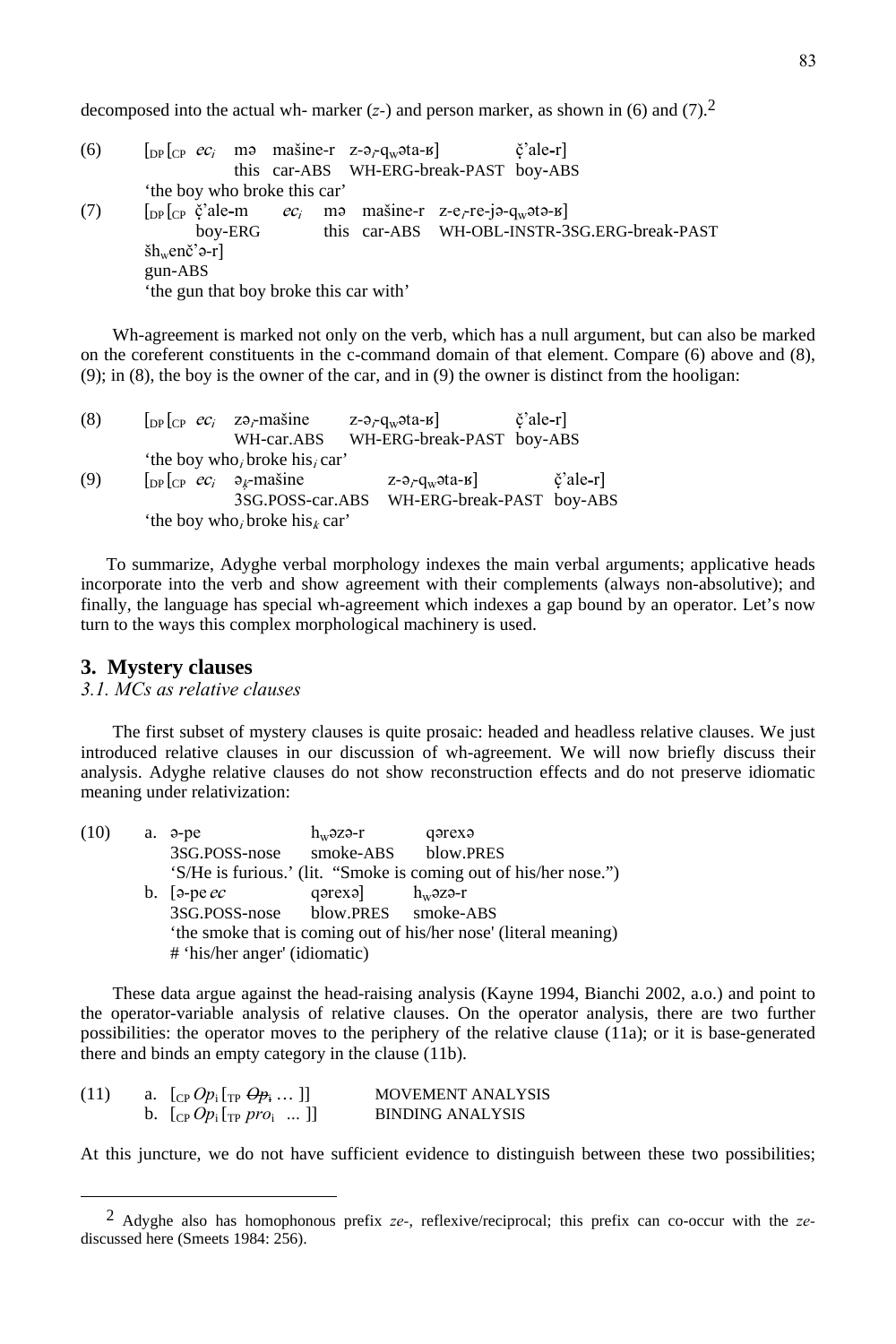while the movement analysis is more traditional, we should not lose sight of the fact that Adyghe has very rich pro-drop and that unselective binding of a null pronominal indexed on the verb by agreement cannot be ruled out. Both analyses predict island effects, and as (12) shows, this prediction is borne out: while scrambling in the root clause is free (12b), scrambling out of the relative clause is ungrammatical (12c):

| (12) |                                                                 |       | a. $\ddot{\text{e}}$ 'ale-m tə $\mu_{\text{w}}$ ase $ec_i$                                                   |  |           | $q$ əsfjə? <sub>w</sub> etake] qebar-er, njəpe |  | zexesxuere |  |  |
|------|-----------------------------------------------------------------|-------|--------------------------------------------------------------------------------------------------------------|--|-----------|------------------------------------------------|--|------------|--|--|
|      |                                                                 |       | boy-ERG yesterday spread.PAST rumor-ABS today reaches.me                                                     |  |           |                                                |  |            |  |  |
|      |                                                                 |       | 'The rumor that the boy spread yesterday has reached me today.'                                              |  |           |                                                |  |            |  |  |
|      |                                                                 |       | b. njope zexesxuere c'alem tou <sub>w</sub> ase <i>ec</i> qosfjo <sup>9</sup> etane qebarer                  |  |           |                                                |  |            |  |  |
|      |                                                                 | today | reaches.me boy yesterday                                                                                     |  |           | spread                                         |  | rumor      |  |  |
|      | 'The rumor that the boy spread yesterday has reached me today.' |       |                                                                                                              |  |           |                                                |  |            |  |  |
|      |                                                                 |       | c.* č'alem <sub>k</sub> njepe zexesxuere [ $t_k$ tex <sub>w</sub> ase <i>ec</i> qesfje $v_w$ etaure] qebarer |  |           |                                                |  |            |  |  |
|      |                                                                 |       | boy-ERG today reaches.me                                                                                     |  | yesterday | spread                                         |  | rumor      |  |  |

Free relatives are very similar to headed relatives; they just do not have an overt head and the case marker attaches directly to the right edge of the relative clause. They appear in wh-questions, which are clefts (see ex. (5) above). Just as headed relatives, free relatives are syntactic islands (13).

(13) mjərə  $\lceil_{DP} \rceil_{CP}$  mə mašine-r z-ə-q<sub>w</sub>əta- $\lceil_{CP} \rceil$  jəwak Mira this car-ABS WH-ERG-break-PAST-ABS beat 'Mira beat the one/those who broke this car.'

In sum, Adyghe allows free relatives and prenominal headed relatives, which are fully finite (cf. the tense marking in all the relatives above), a rather unsurprising situation paralleled by many headfinal languages.

#### *3.2. MCs as "embedded matrix declarative clauses"*

The mystery starts to develop when we look at MCs in other positions. Adyghe has a series of non-finite embeddings with the adverbial ending -*ew* (Smeets 1984; Lander 2004; Polinsky and Potsdam 2006) and direct quotations, but embedding of finite clauses like declaratives is impossible. In fact, descriptions of Northwest Caucasian emphasize that these languages lack embedding complementizers (Jakovlev and Ašhamaf 1940, Rogava and Keraševa 1966, Gerasimov and Lander 2008) and what appears as an embedded finite clausal complement in other languages is introduced either as direct speech or as a specially marked verb form. For instance, the matrix verb 'tell' can take a DP object (14a), but not an embedded clause, as shown in (14b) where we try to embed our initial matrix declarative in (1):

| (14) |                                | a. qebar-er                                                | $\varnothing$ -qә-s-jә $\gamma_w$ а-к<br>3SG.ASB-DIR-1SG.IO-3SG.ERG-tell-PAST            |                                              |  |  |  |  |
|------|--------------------------------|------------------------------------------------------------|------------------------------------------------------------------------------------------|----------------------------------------------|--|--|--|--|
|      |                                | news/rumor-ABS                                             |                                                                                          |                                              |  |  |  |  |
|      | 'S/he told me the news/rumor.' |                                                            |                                                                                          |                                              |  |  |  |  |
|      |                                | $b.*$ [c'ale-m mə masine-rə-q <sub>w</sub> əta- $\bf{g}$ ] |                                                                                          | $q\rightarrow s-i\partial w$ <sub>w</sub> ak |  |  |  |  |
|      |                                |                                                            | boy-ERG this car-ABS 3SG.ERG-break-PAST<br>('S/he told me that the boy broke that car.') | DIR-1SG.IO-3SG.ERG-told                      |  |  |  |  |

In order to embed the proposition expressed by a declarative sentence like (1), the embedded predicate has to carry the following two extra markers, as shown in (15): (i) the additional prefix *zere-*, which Smeets characterizes as 'that/how' (1984: 254), and (ii) the case suffix assigned by the embedding predicate (absolutive in (15), just as the DP complement in (14a)).

|  |  | (15) $\lceil_{DP} [\check{c}]^{2}$ ale-m mə mašine-r *(zere)-q <sub>w</sub> əta- $\kappa e$ ]-*(r) qəsjə? <sub>w</sub> ax |  |
|--|--|---------------------------------------------------------------------------------------------------------------------------|--|
|  |  | boy-ERG this car-ABS zere-break-PAST-ABS told.me                                                                          |  |
|  |  | 'S/he told me that the boy had broken this car.'                                                                          |  |

Thus, a special MC, which occurs in a DP position and looks identical to a headless relative (cf. (15)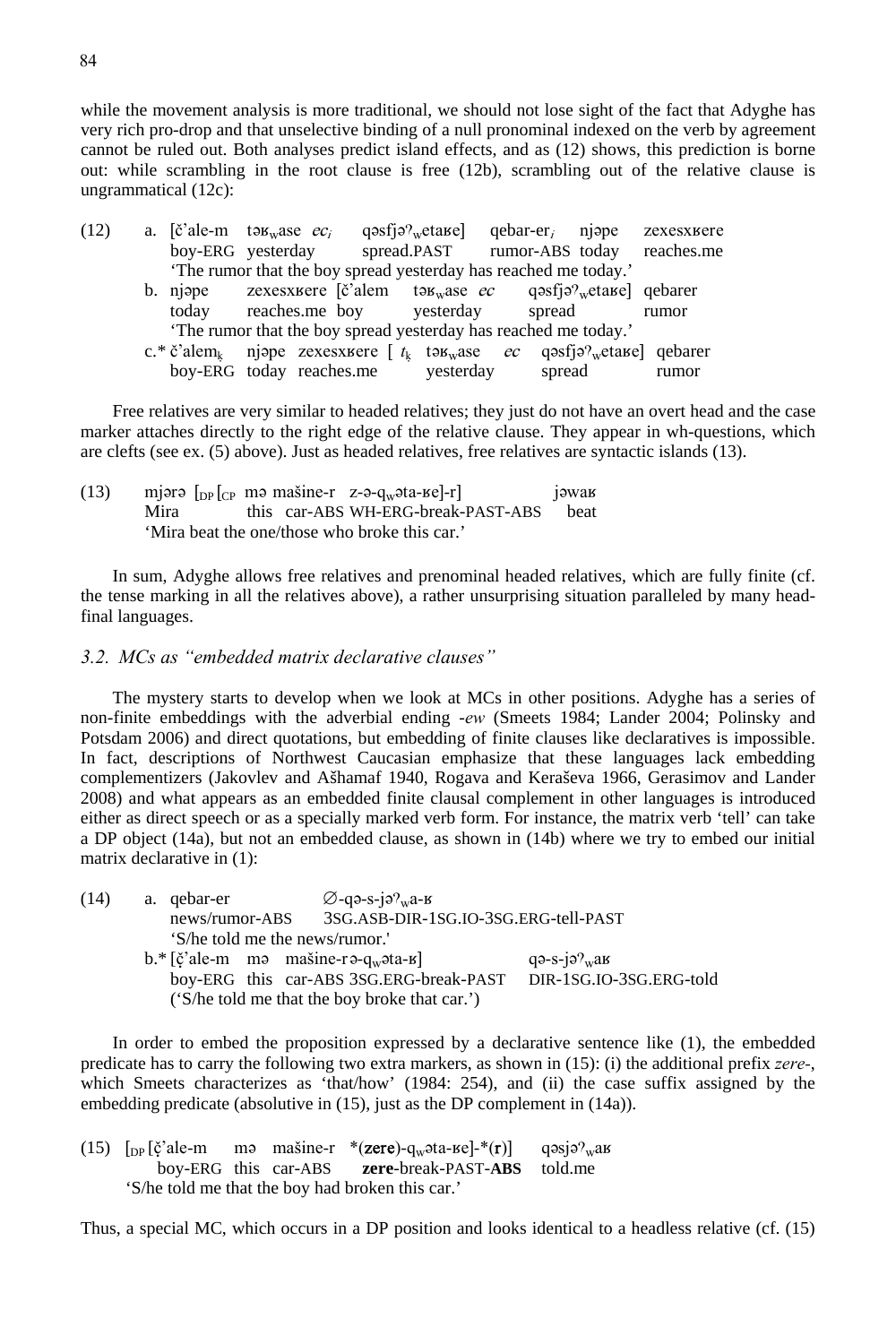with (13) above), is needed to express an embedded proposition. Further evidence that this MC occurs in the DP position, not CP position, comes from its co-occurrence with postposition (16a) or as possessor DP (16b):

| (16) | a. $\lceil$ pp $\rceil$ $\partial q_w e$ | qe-zere-k <sub>w</sub> ež'e-ве-]m                                                                                      | paje iane mag <sub>w</sub> a $\hat{\mathbf{s}}_{\rm w}$ e |
|------|------------------------------------------|------------------------------------------------------------------------------------------------------------------------|-----------------------------------------------------------|
|      |                                          | son.ABS DIR-zere-come_back-PAST-OBL for mother glad.PRES                                                               |                                                           |
|      |                                          | 'The mother is glad that her son is back (lit.: glad for).' (Sumbatova 2005)                                           |                                                           |
|      |                                          | b. $\lbrack_{DP} \rbrack_{CP}$ $\zeta$ <sup>2</sup> aler q a -zere- $k_w e \zeta$ <sup>2</sup> e -š <sup>2</sup> t-alm | $ \hat{\theta}-\hat{\theta} \cos(\theta) - \hat{\theta} $ |
|      |                                          | boy.ABS DIR-zere-come_back-FUT-OBL                                                                                     | POSS-verity-ABS                                           |
|      |                                          | 'the validity/news/fact of the boy arriving'                                                                           |                                                           |

Even more surprisingly, the very same form is observed in embedded polar interrogatives, as discussed in the next section.

#### *3.3. MCs as "embedded polar interrogatives"*

Like declaratives, polar interrogatives cannot be embedded directly, with or without the interrogative:

| (17) |  |                              | * [ $\check{\mathrm{c}}$ 'ale-m mə mašine-r əq <sub>w</sub> əta $\mathrm{K}$ (-a)] qəke <sub>w</sub> əpčar |       |
|------|--|------------------------------|------------------------------------------------------------------------------------------------------------|-------|
|      |  | boy-ERG this car-ABS broke-O |                                                                                                            | asked |
|      |  |                              | ('S/he asked if the boy had broken this car.')                                                             |       |

Instead, they can either be introduced as direct quotations or appear in the nominal form. In what follows, the verb 'ask/inquire' takes an oblique object (18a), and a complex noun phrase with the same mystery verb form as above can appear in that position (18b):

| (18) | a. $\lceil_{DP}$ sə-ce-m $\rceil$ qəke <sub>w</sub> əpčan                                                     |  |
|------|---------------------------------------------------------------------------------------------------------------|--|
|      | 1SG.POSS-name-OBL asked                                                                                       |  |
|      | 'S/he asked my name.'                                                                                         |  |
|      | b. $\lceil_{\text{DP}} \rceil$ č'ale-m mə mašine-r *(zere)-q <sub>w</sub> əta-ke]-*(m) qəke <sub>w</sub> pčak |  |
|      | boy-ERG this car-ABS zere-break-PAST-OBL asked                                                                |  |
|      | 'S/he asked if the boy had broken this car.'                                                                  |  |

The form of the embedding in (18b) is exactly the same as that in (15) above, the only difference has to do with the case assigned by the matrix verb (ABS *-r* by 'tell', OBL *-m* by 'ask').

#### *3.4. MCs as "embedded constituent interrogatives"*

We have already seen that polar interrogatives cannot embed directly, so it comes as no surprise that constituent interrogatives do not embed either, regardless of the order or presence of the interrogative marker:

| (19) |  | $\frac{1}{2}$ [[ <sub>DP</sub> ] may massine-r z-a-q <sub>w</sub> ata-ke] | χet-(a) qəke <sub>w</sub> pčaв |
|------|--|---------------------------------------------------------------------------|--------------------------------|
|      |  | this car-ABS WH-ERG-break-PAST who-O asked                                |                                |
|      |  | ('S/he asked who broke this car.')                                        |                                |

The meaning of an embedded constituent interrogative can be conveyed as follows:

(20) mjərə  $\lceil p \rceil$ mə mašine-r z-ə-qwəta-ke $\lceil -m \rceil$  qəkewpčak Mira this car-ABS WH-ERG-break-PAST-OBL asked 'Mira asked who broke this car.'

This MC is identical to headless relatives we have already seen in (13) above: it has the overt wh-marking indicating that the gap is in the ergative position, and it is in the oblique case, as determined by the matrix verb. If Mira's question is about the broken car, the MC looks as follows: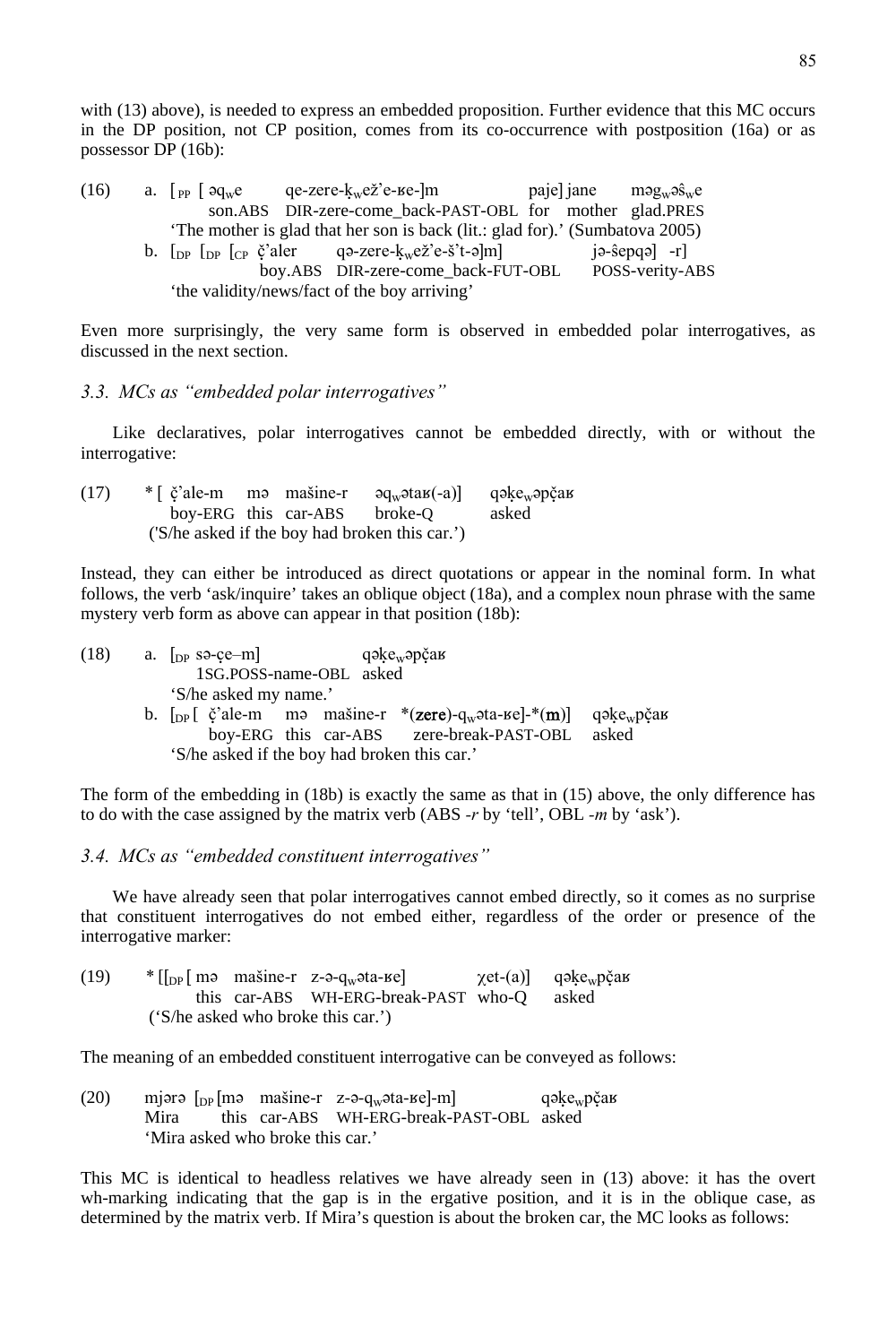(21) mjərə  $\lceil_{DP}[\check{c}']\circ \text{ale-m}$   $\emptyset$ -ə-q<sub>w</sub>əta-ke]-m] qəke<sub>w</sub>p $\check{c}$ ak Mira boy-ERG WH.ABS-3SG.ERG-break-PAST-OBL asked 'Mira asked what the boy broke.'

Questioning about other constituents is also expressed by MCs that look like headless relatives:

(22) mjərə  $[(\check{c}']$ alem mə masiner zə-d-jə-q $\check{c}$ əta-ke $]-m$  qəke $\check{c}$ bar Mira boy.ERG this car.ABS WH-COM-3SG.ERG-break-PST-OBL asked 'Mira asked with whom the boy broke this car.'

Unlike matrix interrogatives, no overt wh-word can occur in embedded interrogatives. Both in root and embedded structures, multiple wh-questions are impossible, and have to be expressed by coordination of single wh-questions:

(23) mjərə  $[[z-a-q_w^2 + mc - \frac{1}{2}]$   $[[\emptyset-a-q_w^2 + mc - \frac{1}{2}]$  qəke<sub>w</sub>pčak Mira WH-ERG-break-PST-OBL-and WH.ABS-3SG.ERG-break-PAST-OBL-and asked 'Mira asked who broke and what.' (no pair list reading)

The surface form of embedded interrogatives offers the initial key to our mystery clauses. Embedded wh-questions seem to be expressed by headless relative clauses, essentially identical to the relative clause used in the root cleft question (see (5) above), and the case of the headless relative clause is determined by the matrix verb. This leads us to the proposal concerning the structure of Adyghe MCs.

#### **4. The syntax of Adyghe mystery clauses**

*4.1. All MCs are relative clauses* 

Our proposal is that all the MCs in Adyghe are complex DPs containing a relative clause with or without a nominal head (N) as the complement of the determiner head (D):

(24)  $\left[$   $\left[$   $\right]$   $\left[$   $\left[$   $\right]$   $\right]$   $\left[$   $\left[$   $\right]$   $\left[$   $\right]$   $\left[$   $\left[$   $\left[$   $\right]$   $\left[$   $\left[$   $\right]$   $\left[$   $\left[$   $\left[$   $\right]$   $\left[$   $\left[$   $\left[$   $\left[$   $\right]$   $\left[$   $\left[$   $\left[$   $\left[$   $\left[$   $\left[$   $\left[$   $\left[$ 

The evidence in support of the DP nature of MCs is threefold. First, the  $-r/m$  marker, which occurs as a suffix on standard DPs, has to appear at the right edge of the MC as well (unless there is an overt head noun). Second, MCs functioning as embedded declaratives or interrogatives have the same distribution as DPs, namely, they can occur as complements of postpositions (17), which would be unexpected for CP complements. Finally, these complements conjoin the same way as DPs, with the particle  $-(r)j\partial(23)$ . Unlike DPs, CPs do not coordinate—for instance, two relative clauses can neither stack nor conjoin.<sup>3</sup>

As far as the nominal head goes, we are assuming it is optional since, although often missing, sometimes it occurs: for instance, the sentence in  $(21)$  above can be also paraphrased as having an overt head noun 'thing,' and (22) can have an overt head noun 'person,' as shown in (25). "Embedded declarative" and "embedded polar interrogative" MCs can have a nominal head too. It is represented by abstract nouns like 'news,' 'verity,' 'statement,' as shown in (26).

- (25) mjərə  $[\check{c}]$  alem mə masiner zədjəq $\check{c}$ ətare] cəfə-m  $]$  qəke $\check{c}$ veyə $\check{c}$ ar Mira boy.ERG this car.ABS WH-COM.broke person-OBL asked 'Mira asked with whom (lit.: what person) the boy broke this car.'
- (26)  $\left[\text{[č'ale-r} \quad \text{njape} \quad \text{qə-zere-kwežiə-š'tə} \right]$  (s $\text{apqə}-\text{r} \quad \text{aš'} \quad \text{qəsjə'}$ wak boy-ABS today DIR-zere-come-FUT verity-ABS 3SG.ERG said 'S/he said that the boy was coming back today.'

MCs like the one in (26) could hold a very different relation to this overt head than the head of a

 $3$  The reasons why relative clauses do not stack are not entirely clear, but it is worth noting that the stacking of relative clauses, generally available for postnominal relatives (Hudson 1990; Sag 1997), is difficult or even impossible in head final languages (Suzuki 2005, Larson and Takahashi 2005).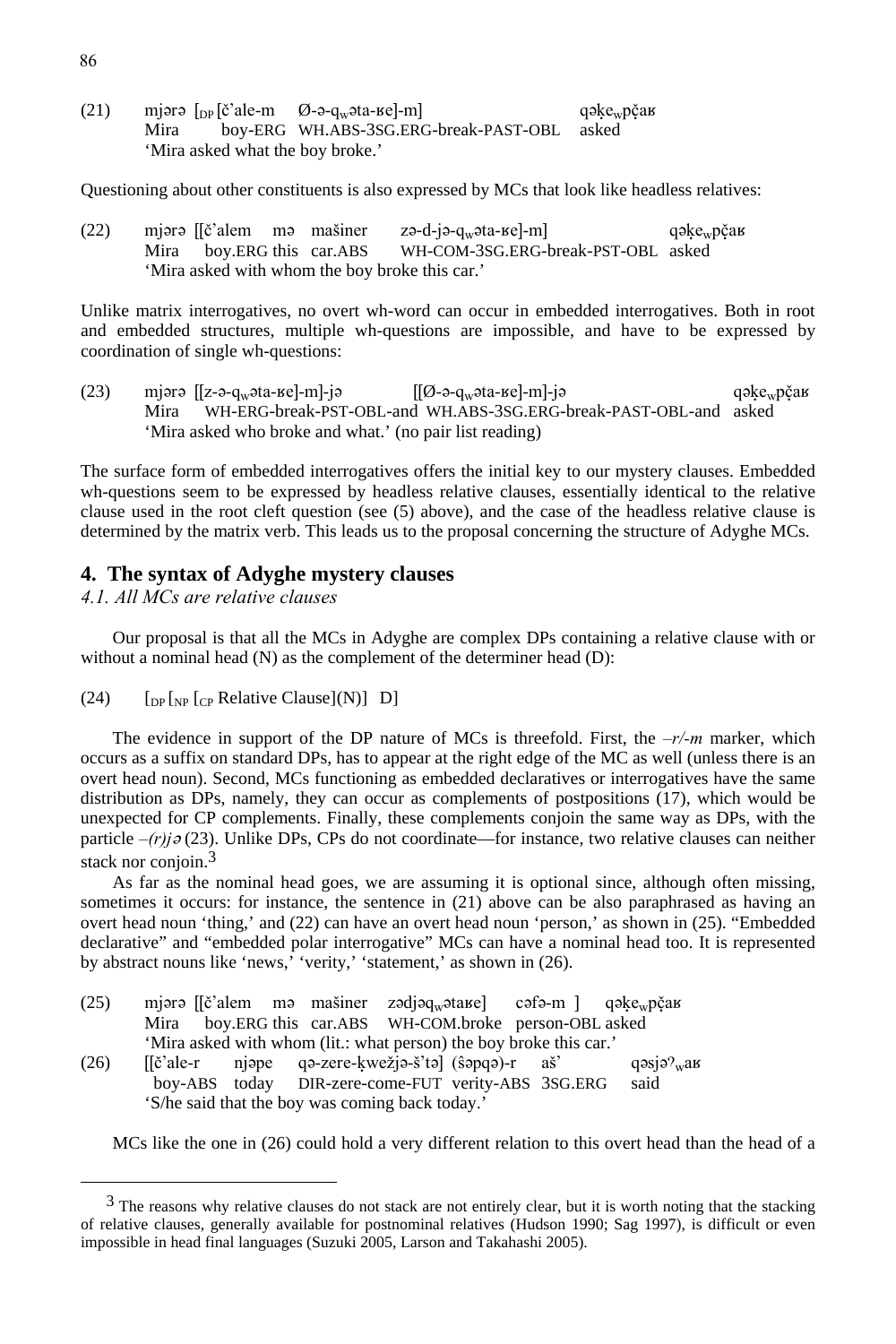relative clause: the MC could be a complement of the abstract noun, just as it is the case with familiar *fact*-clauses across languages, which superficially resemble relative clauses (Kiparsky and Kiparsky 1970, a.o.). However, two observations suggest that this is not the right proposal and that MCs with nominal heads are actually relative clauses. First, in languages where complement clauses can appear with and without a head noun, the two constructions have different distribution and interpretation (e.g. *She remembered/\*thought the (fact/claim/rumor) that it was sunny*); in Adyghe, there is no interpretive difference between the variants of  $(26)$  with and without  $\hat{s}$ *pq* $\hat{s}$ *r*. Second, complement clauses without the head noun are syntactically transparent, as shown by the English translation of (27) and (28). On the other hand, all Adyghe MCs, even "embedded declaratives", are strong syntactic islands, as shown by the only available reading in  $(27)$  and the unacceptability of  $(28)$ :<sup>4</sup>

| (27)                                          | njape aš' | [[č'ale-r            | qə-zere-kwežjə-š'tə]                                                                                                                  | $q$ əsjə $\gamma_w$ ak |  |  |  |
|-----------------------------------------------|-----------|----------------------|---------------------------------------------------------------------------------------------------------------------------------------|------------------------|--|--|--|
|                                               |           |                      | today 3SG.ERG boy-ABS DIR-zere-come-FUT                                                                                               | said                   |  |  |  |
|                                               |           |                      | 'Today, s/he said that the boy was coming back.' (said today/*return today)                                                           |                        |  |  |  |
| (28)                                          | $*$ as'   |                      | $\left[\begin{array}{ccc} \xi' \text{ale-r} & \text{sodjøk}_{w} \text{a} & \text{q} \text{a-zere-kwežj} \text{a} \end{array} \right]$ | qəsjə? $w$ ав          |  |  |  |
|                                               |           | 3SG.ERG boy-ABS when | DIR-zere-come-FUT                                                                                                                     | said                   |  |  |  |
| ('When did she say the boy was coming back?') |           |                      |                                                                                                                                       |                        |  |  |  |

One could counter this with the proposal that all MC, regardless of the overt head noun, resist extraction as complex DPs. However, we find that DPs and NPs in Adyghe are actually transparent; as (29) shows, subconstituents of a DP can scramble. Therefore, the DP status fails to account for the strong island effects in MCs.

| (29) | a. we- $\hat{s}$ -a                               |                | sša-m                                      |  | jə-prezjədent-ər? |                                                                                                  |
|------|---------------------------------------------------|----------------|--------------------------------------------|--|-------------------|--------------------------------------------------------------------------------------------------|
|      |                                                   |                | 2SG-know-INTERR USA-OBL POSS-president-ABS |  |                   |                                                                                                  |
|      | b. ja-prezjadent-ar <sub>i</sub> we- $\hat{s}$ -a |                |                                            |  |                   | $\begin{bmatrix} t_i & \text{ssa-m} \end{bmatrix}$ ?                                             |
|      |                                                   |                | POSS-president-ABS 2SG-know-INTERR         |  |                   | USA-OBL                                                                                          |
|      | c. $s\$ a-m_i                                     | $we-\hat{s}-a$ |                                            |  |                   | $\begin{bmatrix} t_i \\ 0 \end{bmatrix}$ is-prezisdent-or $\begin{bmatrix} ? \\ ? \end{bmatrix}$ |
|      | USA-OBL 2SG-know-INTERR                           |                |                                            |  |                   | POSS-president-ABS                                                                               |
|      | 'Do you know the president of the USA?'           |                |                                            |  |                   |                                                                                                  |

To sum up, MCs that behave like relative clauses have wh-agreement on the verb. MCs that behave like embedded wh-interrogatives are identical to relative clauses, in particular they exhbit the same wh-marking. MCs that behave like embedded declaratives and polar interrogatives carry the invariable marker *ze-re*, which appears at the left periphery of the embedded verb. We suggest that *ze*is the usual marker of wh-agreement (fused with the oblique marker), and *re-* is a high applicative whose function we discuss below. If this is on the right track, then the *zV-* marking on predicates of all MCs is that of wh-agreement. On the basis of their distributional properties, we concluded that MCs are all DPs. Next, based on the syntactic opacity (which is not found in complex DPs), uniform whagreement, and constraint against stacking, we conclude that these complex DPs all contain a relative clause with an operator-variable configuration.

#### *4.2. What relativizes in the ze-re- clause?*

In order for this proposal to go through, we need to consider what can relativize in *ze-re-* clauses, the ones we encounter as embedded declaratives and embedded polar interrogatives. We just concluded that *ze-* in *ze-re-* is the usual wh-agreement that signals/licenses an operator-variable configuration. What is *-re-* though and what does it contribute? Recall that the morphological order of applicatives mirrors the syntactic hierarchy, with the leftmost applicative corresponding to the highest position. Whatever variable is indexed by *ze-re*-, it is quite high, since it is the highest applicative. We suggest that *-re-* signals and licenses a specific kind of operator-variable configuration: a variable over polarity operators, as shown in (30).5

 <sup>4</sup> For reasons of space, we illustrate just with one example, but all the MCs are equally strong islands.

<sup>5</sup> Gerasimov and Lander 2008 propose that *ze-* indexes the (silent) noun 'fact' and *-re-* instantiates one of the functions of the instrumental operator. The abstract head noun 'fact', however, is incompatible with polar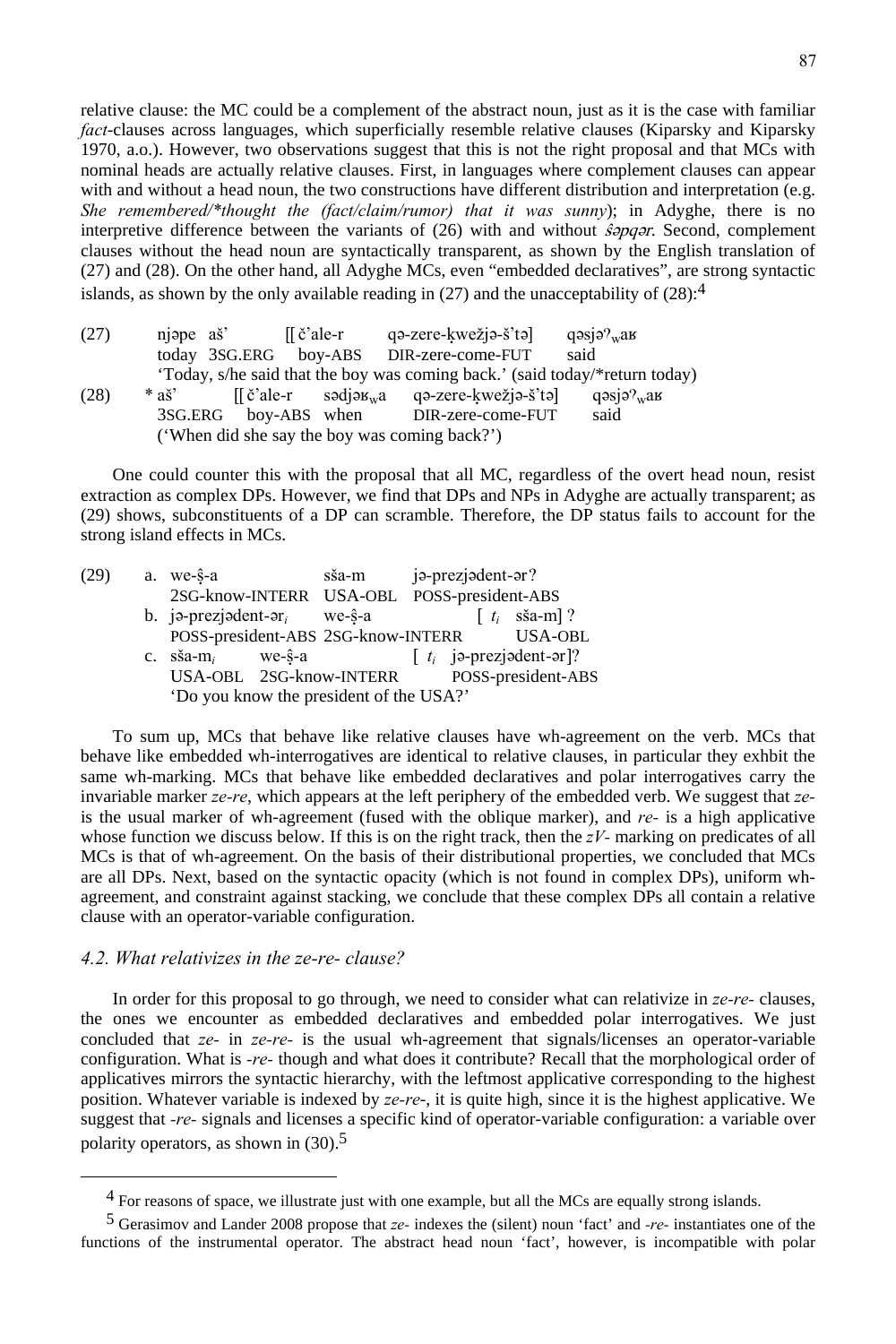#### (30)  $\left[\begin{matrix}D_{\text{p}} & \begin{bmatrix}C_{\text{p}} & \begin{bmatrix}O_{\text{p}}\end{bmatrix}_{\text{p}}\end{matrix}\right] & \begin{bmatrix}T_{\text{p}} & \begin{bmatrix}C_{\text{p}}\end{bmatrix} & \begin{bmatrix}A_{\text{p}}\end{bmatrix}_{\text{p}} & \begin{bmatrix}C_{\text{p}}\end{bmatrix} & \begin{bmatrix}C_{\text{p}}\end{bmatrix} & \begin{bmatrix}C_{\text{p}}\end{bmatrix} & \begin{bmatrix}C_{\text{p}}\end{bmatrix} & \begin{bmatrix}C_{\text{p}}\end$

A polarity operator is a function that takes a proposition p and returns either the very same proposition p (positive polarity operator) or its negation  $\neg p$  (negative polarity operator). The whole mystery clause would end up denoting a set containing the two polarity operators, after standard lambda abstraction over the variable has applied (see Caponigro and Polinsky to appear for the details of the semantic analysis and independent evidence in favor of polarity operators and variables over them). The intuition that we want to capture by means of polar operators is that embedded declaratives and embedded polar interrogatives share a basic feature at the level of their semantic contribution: their denotations are built on the same proposition. For instance, the denotations of the embedded declarative *(that) Mary left* and of the embedded polar interrogative *if/whether Mary left* both depends on the proposition 'that Mary left'. This proposition is either the actual denotation of the clause, as in the case of the embedded declarative, or the proposition that together with its negation occurs as a member of the set-denotation, as in the case of the embedded polar interrogative.

A possible additional argument for the relative clause analysis of *ze-re-* clauses comes from the observation that these clauses never stack with other MCs. In more familiar languages, a fact-clause and a relative clause can stack, as shown for English in (31). In Adyghe, no such stacking is possible in either order (32), which suggests that these clauses are all of the same nature (recall that relative clauses proper do not stack).

(31) a. The fact that gas consumption is diminishing that/which CNN ignored b. % The fact that/which CNN ignored that gas consumption is diminishing

| (32) |  | a. $\sim$ [dak <sub>w</sub> eme zere- $\hat{s}_{w}$ ej $\sigma$ <sub>w</sub> e                                                                                                                                                                                     |  | $mw$ erat qəsfjə? <sub>w</sub> eta- $\kappa$ e qebarer |         |
|------|--|--------------------------------------------------------------------------------------------------------------------------------------------------------------------------------------------------------------------------------------------------------------------|--|--------------------------------------------------------|---------|
|      |  | marrying zere-desire_have.PRES M deliver.me-PAST news.ABS                                                                                                                                                                                                          |  |                                                        |         |
|      |  | b. $*$ [ m <sub>w</sub> ə rat q ə s f j ə ? <sub>w</sub> e t a - k e c a dak <sub>w</sub> e me z e re - s <sub>w</sub> e j ə k v e j ə k v e j ə k v e j ə k v e j ə k v e j ə k v e j ə k v e j ə k v e j ə k v e j ə k v e j ə k v e j ə k v e j ə k v e j ə k v |  |                                                        | qebarer |
|      |  | deliver.me-PAST marrying zere-desire_have.PRES news.ABS                                                                                                                                                                                                            |  |                                                        |         |
|      |  | ('the news/rumor that she wants to get married which Murat told me')                                                                                                                                                                                               |  |                                                        |         |

#### *4.3. zere- as a marker of subordination?*

All five clauses considered here are syntactically the same: definite DPs that include a CP with an operator in it, binding an empty category in the TP. However, one could consider them all definite DPs, with the marker *zere-* simply indicating subordination or complementation. Such an analysis would capture the syntactic distribution and island effects and would also capitalize on the wellattested parallels between relative and non-relative complementizers (English *that,* Romance *que*, Russian *čto*, etc.). Furthermore, one could draw a parallel between *zere-* and the English *how* in a sentence like *I remember how my Great Uncle Jerry would sit on the porch all day long*.

However, such an analysis would create significant difficulties in accounting for the polar interrogative use of MCs. As far as we know, no languages that have homophony between relative and complement clause heads, also include polar interrogatives in that list. Adyghe MCs do not presuppose their content, while English *how-*complements do. Next, Adyghe MCs stand out in that the operator-variable relationship in them is marked morphologically (by wh-agreement and, if other conditions are met, an applicative marker).

#### **5. Conclusions**

<u>.</u>

We showed that all Adyghe mystery clauses have the same basic syntactic structure: they are all complex DPs containing relative clauses, thus instantiations of a syntactic configuration in which an operator binds an empty category. Given the empirical facts of Adyghe, we do not see any compelling reasons to posit structural ambiguity for the mystery clauses considered here. Our conclusions are similar to the ones reached by Gerasimov and Lander (2008) who analyze the embedded declarative

interrogatives (see Caponigro and Polinsky to appear for details); as for the nature of the high *-re-*, it can co-occur with the instrumental *-re-* (which is lower), and that casts doubt on their synchronic identity.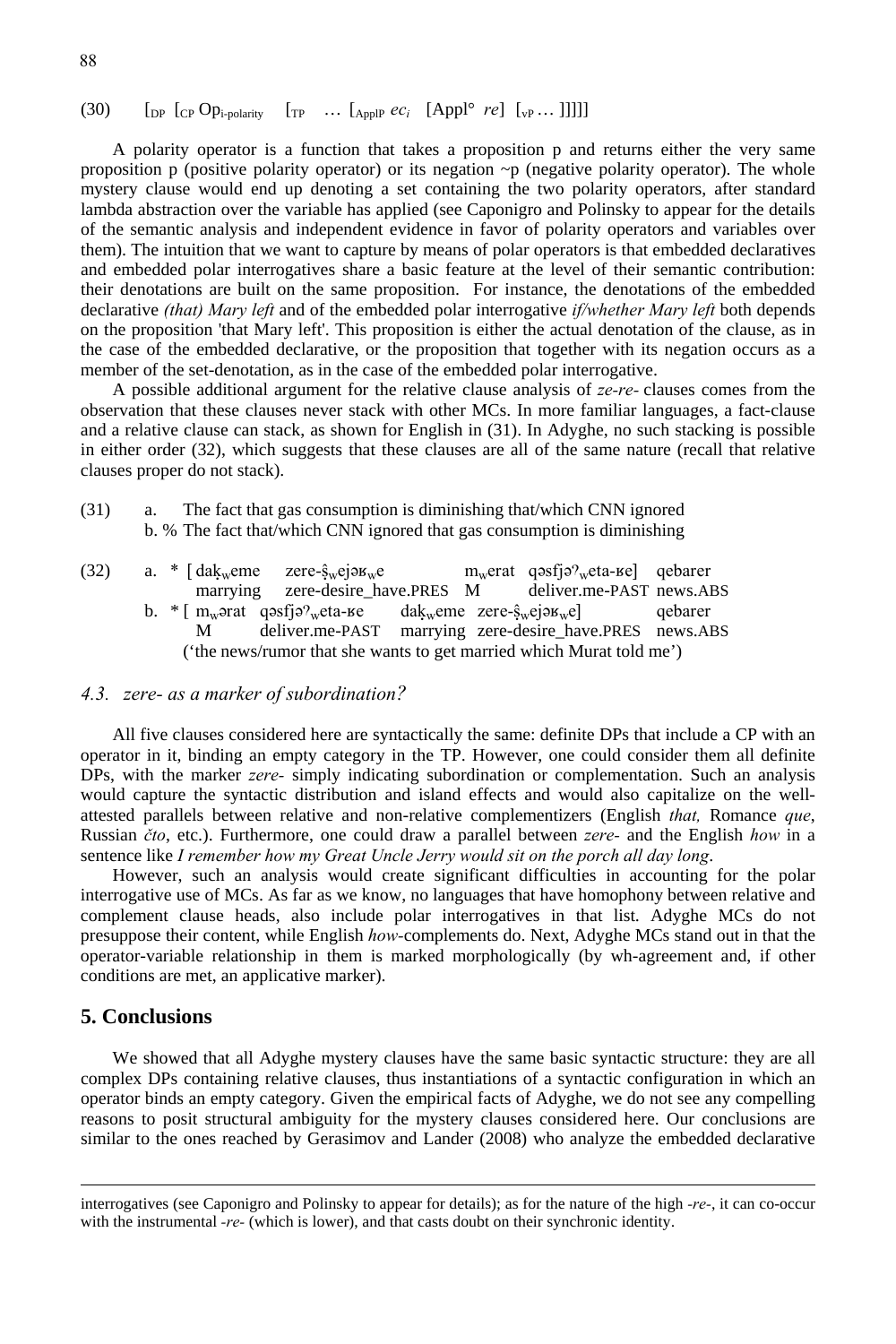MC as a relative clause (they do not consider other MC types however).

If our proposal is on the right track, Adyghe is simpler than the more familiar languages, where both relativization and complementation are required. Thus "sentential complements" are not an indispensable part of grammar; they can be fully represented by relative clauses within complex DPs. What follows from this simplicity is that the more familiar complementation strategies, ones that we normally take for granted, may not constitute a structural necessity in natural language.

The Adyghe system offers further empirical support to the idea that relative and non-relative complementation are qualitatively different (Rizzi 1990; Lasnik and Saito 1992), although the conceptual motivation for this difference is not yet understood.

There is another challenge left. As we saw, mystery clauses receive five different interpretations, according to the verbal morphology and/or environment they occur in—so how can the same syntactic structure can be mapped into five different meanings? We address this puzzle in Caponigro and Polinsky (to appear) and show that this mapping can be achieved by means of semantic tools that are independently available.

#### **References**

Bianchi, V. 2002. Headed relative clauses in generative syntax. *Glot International* 6.7, 6.8.

- Caponigro, I. 2004. The semantic contribution of wh-words and type shifts: Evidence from free relatives crosslinguistically. In R. Young (ed.) *Proceedings of SALT XIV*, 38-55, Ithaca, NY: CLC Publications, Cornell University.
- Caponigro, I., and M. Polinsky. To appear. Almost everything is relative in the Caucasus. *Proceedings of SALT XVIII.*

Colarusso, J. 1992. *A grammar of the Kabardian language.* Calgary: University of Calgary Press.

- Gerasimov, D., and Y. Lander. 2008. Reljativizacija pod maskoj nominalizacii i faktivnyj argument v adygejskom jazyke. In V. Plungyan and S. Tatevosov (eds) *Issledovanija po teorii grammatiki, 4: Issledovanija po glagol'noj derivacii,* 290-313. Moscow: Jazyki russkoj kul'tury.
- Hamblin, C.L. 1973. Questions in Montague English. *Foundations of Language* 10: 41-53.
- Hewitt, B. G. 1979. The relative clause in Abkhaz (Abžui dialect). *Lingua* 47: 151-187.
- Hudson, R. 1990. *English word grammar*. Oxford: Blackwell.
- Jacobson, P. 1995. On the quantificational force of English free relatives. In. E. Bach, E. Jelinek, A. Kratzer, B. Partee (eds), *Quantification in natural language,* 451-486*.* Dorderecht: Kluwer.
- Jakovlev, N.F., and D. Ašxamaf. 1941. *Grammatika adygejskogo literaturnogo jazyka*. Moscow: Izd. AN SSSR.
- Karttunen, L. 1977. Syntax and semantics of questions. *Linguistics and Philosophy* 1: 3-44.
- Kayne, R.1994. *The antisymmetry of syntax*. Cambridge, MA: MIT Press.

Keraševa, Z. 1984. *Predloženija s finitnymi i infinitnymi glagolami v adygskix jazykax.* Tbilisi: Mecniereba.

- Kiparsky, P., and C. Kiparsky 1970. Fact. In M. Bierwisch and K.E. Heidolph (eds), *Progress in linguistics*, 143- 73, The Hague: Mouton.
- Lander, Y. 2004. A relative intrigue in Adyghe. Paper presented at the First Conference on the Syntax of World's Languages, Leipzig, August 2004.
- Larson, R., and N. Takahashi. 2005. Order and interpretation in prenominal relative clauses. Paper presented at the Second Workshop on Altaic Formal Linguistics, WAFL-2.
- Lasnik, H., and M. Saito. 1992. *Move α*. Cambridge, MA: MIT Press.
- Montague, R. 1973. The proper treatment of quantification in English. In K.J.J Hintikka, J.M.E. Moravcsik, and P. Suppes (eds), *Approaches to natural language*, 221-242. Dordrecht: Reidel.
- O'Herin, B. 2001. Abaza applicatives. *Language* 77: 477-493.
- O'Herin, B. 2002. *Case and agreement in Abaza*. Dallas, TX: SIL International.
- Polinsky, M., and E. Potsdam. 2006. Expanding the scope of control and raising. *Syntax* 9: 171-192.

Quine, W. V.O. 1960. *Word and object*. Cambridge, MA: MIT Press.

- Rizzi, L. 1990. *Relativized minimality*. Cambridge, MA.: MIT Press.
- Rogava, G., and Z. Keraševa. 1966. *Grammatika adygejskogo jazyka*. Majkop: Krasnodarskoe knižnoe izdatel'stvo.
- Sag, I. 1997. English relative clause constructions. *Journal of Linguistics* 33: 431-484.
- Smeets, R. 1984. *Studies in West Circassian phonology and morphology.* Leiden: Leiden University Press.
- Sumbatova, N. 2005. Information structure and clause combining in Adyghe. Paper presented at INALCO, December 6.
- Suzuki, M. 2005. *Clause stacking and antisymmetry in Japanese relative clauses*. Ph. D. Diss., CUNY Graduate Center.